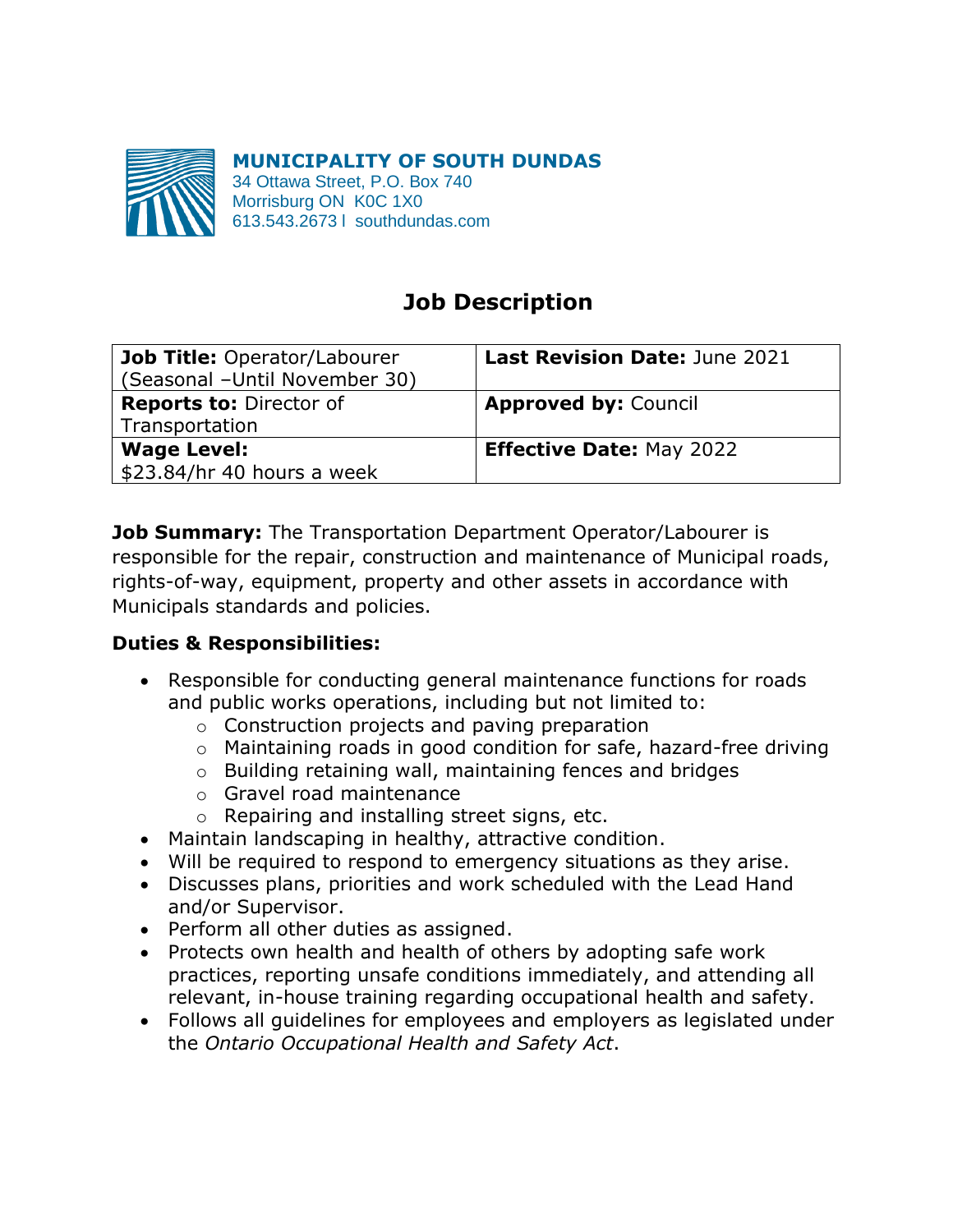#### **Skills & Knowledge:**

- Good interpersonal skills
- The ability to work independently
- Ability to operate a variety of maintenance equipment safely and efficiently
- Knowledge of road construction and maintenance activities
- Knowledge of road maintenance and construction standards, by-laws and other applicable legislation

#### **Work Environment:**

This position will be Monday to Friday 7:00 am – 3:30 pm. Must be physically fit to perform the essential duties of the job.

## **Education & Experience:**

- Secondary School Diploma
- DZ License

*This job description is intended to summarize the responsibilities of the job and is not a comprehensive list of all duties to be performed.* 

## **Application Deadline:**

Qualified candidates should forward their application, including proof of certifications, marked "Operator/Labourer" by **12:00 pm May 27, 2022** to:

Municipality of South Dundas Attention: HR 34 Ottawa Street P.O. Box 740 Morrisburg ON K0C 1X0

or by Email: hr@southdundas.com

We thank all those applicants who apply and advise that acknowledgement will only be forwarded to those applicants who are invited for an interview.